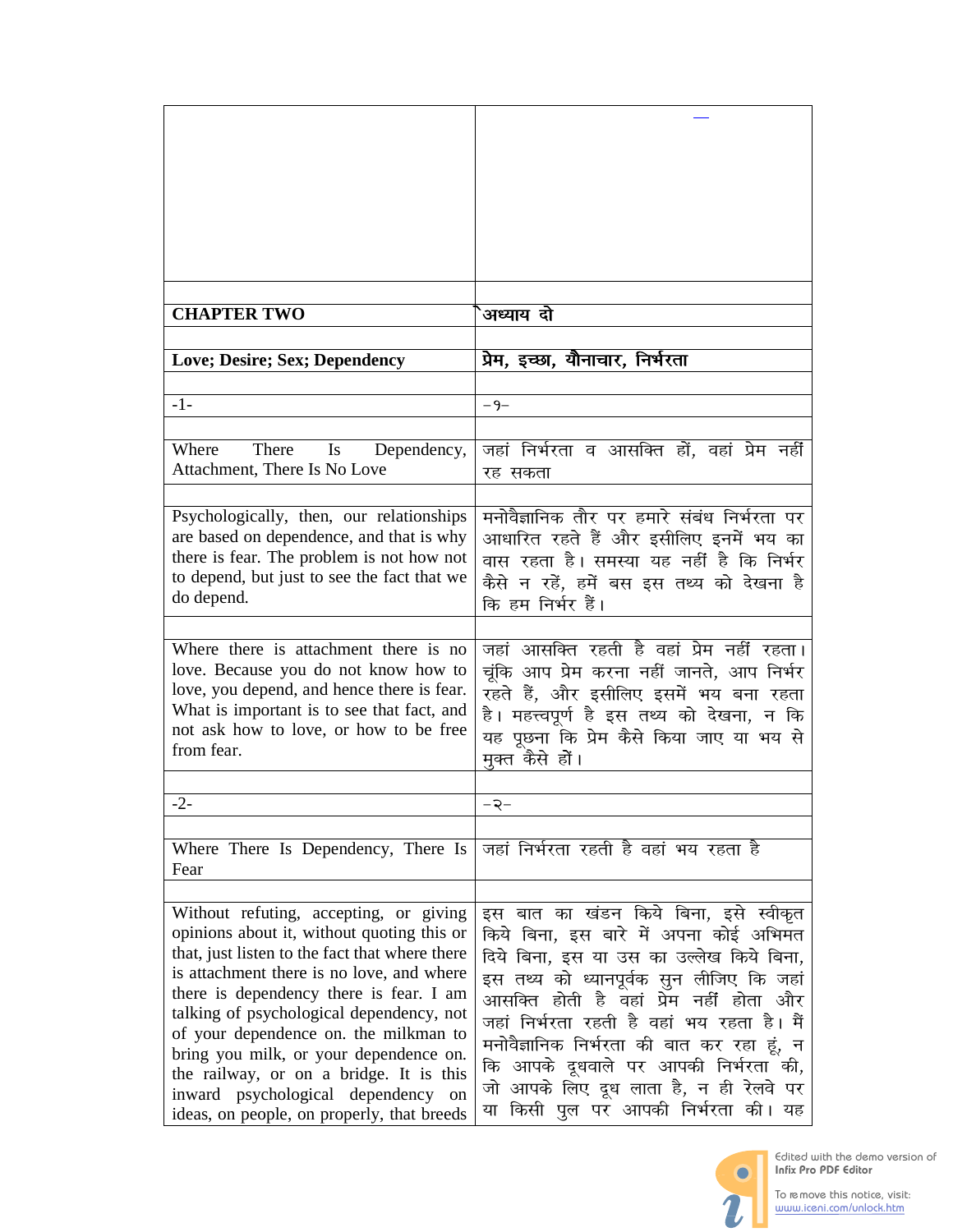| fear.                                                                                                                                                                                                                                                                                                                                                                                                                                                                                                                                                                                                                                                                               | विचारों, व्यक्तियों, वस्तुओं पर<br>आपकी<br>आंतरिक मनोवैज्ञानिक निर्भरता है जो भय को<br>जन्म देती है।                                                                                                                                                                                                                                                                                                                                                                                                                                                                                                                                                                                                                                                                            |
|-------------------------------------------------------------------------------------------------------------------------------------------------------------------------------------------------------------------------------------------------------------------------------------------------------------------------------------------------------------------------------------------------------------------------------------------------------------------------------------------------------------------------------------------------------------------------------------------------------------------------------------------------------------------------------------|---------------------------------------------------------------------------------------------------------------------------------------------------------------------------------------------------------------------------------------------------------------------------------------------------------------------------------------------------------------------------------------------------------------------------------------------------------------------------------------------------------------------------------------------------------------------------------------------------------------------------------------------------------------------------------------------------------------------------------------------------------------------------------|
|                                                                                                                                                                                                                                                                                                                                                                                                                                                                                                                                                                                                                                                                                     |                                                                                                                                                                                                                                                                                                                                                                                                                                                                                                                                                                                                                                                                                                                                                                                 |
| $-3-$                                                                                                                                                                                                                                                                                                                                                                                                                                                                                                                                                                                                                                                                               | – इ–                                                                                                                                                                                                                                                                                                                                                                                                                                                                                                                                                                                                                                                                                                                                                                            |
|                                                                                                                                                                                                                                                                                                                                                                                                                                                                                                                                                                                                                                                                                     |                                                                                                                                                                                                                                                                                                                                                                                                                                                                                                                                                                                                                                                                                                                                                                                 |
| Comes<br>Love<br>in<br>Relationship                                                                                                                                                                                                                                                                                                                                                                                                                                                                                                                                                                                                                                                 | Understanding संबंधों की समझ में प्रेम प्रवेश करता है                                                                                                                                                                                                                                                                                                                                                                                                                                                                                                                                                                                                                                                                                                                           |
|                                                                                                                                                                                                                                                                                                                                                                                                                                                                                                                                                                                                                                                                                     |                                                                                                                                                                                                                                                                                                                                                                                                                                                                                                                                                                                                                                                                                                                                                                                 |
| Love Is something that cannot be<br>cultivated; love Is not a thing to be<br>bought by the mind. If you say, "I am<br>going to practice being compassionate,"<br>then compassion is a thing of the mind,<br>and therefore not love. Love comes into<br>being darkly, unknowingly, fully, when<br>we understand this whole process of<br>relationship. Then the mind is quiet; it<br>does not fill the heart with things of the<br>mind, and therefore that which is love<br>can come Into being.                                                                                                                                                                                    | प्रेम ऐसा कुछ है जिसे उपजाया नहीं<br>जा<br>सकता, और, प्रेम कोई वस्तु नहीं है जिसे मन<br>द्वारा खरीदा जा सके। यदि आप कहते हैं, ''मैं<br>करुणापूर्ण होने का अभ्यास कर रहा हूं'' तो<br>वह करुणा आपके मन की एक चीज़ होगी,<br>उसमें कोई प्रेम नहीं होगा। जब हम संबंध के<br>पूरे सिलसिले को समझ लेते हैं तब प्रेम का<br>चुपके से, अनजाने ही और भरपूर आगमन<br>होता है। मन मौन हो जाता है, वह हृदय को<br>दिमाग की बातों से नहीं भरता, तभी अवतरित<br>हो पाता है प्रेम।                                                                                                                                                                                                                                                                                                                   |
| $-4-$                                                                                                                                                                                                                                                                                                                                                                                                                                                                                                                                                                                                                                                                               |                                                                                                                                                                                                                                                                                                                                                                                                                                                                                                                                                                                                                                                                                                                                                                                 |
|                                                                                                                                                                                                                                                                                                                                                                                                                                                                                                                                                                                                                                                                                     | -8-                                                                                                                                                                                                                                                                                                                                                                                                                                                                                                                                                                                                                                                                                                                                                                             |
| Why Have We Made Sex so Important?                                                                                                                                                                                                                                                                                                                                                                                                                                                                                                                                                                                                                                                  | हमने यौनाचार को इतना महत्त्व क्यों दे रखा<br>हे?                                                                                                                                                                                                                                                                                                                                                                                                                                                                                                                                                                                                                                                                                                                                |
| What do we mean by the problem of sex?<br>Is it the act, or is it a thought about the<br>act? Surety, it is not the act. The sexual<br>act is no problem to you any more than<br>eating is a problem to you, but if you<br>think about eating or anything else all<br>day long because you have nothing else<br>to think about, it becomes a problem to<br>youWhy do you build it up, which you<br>are obviously doing? The cinemas, the<br>magazines, the stories, the way women<br>dress: everything is building up your<br>thoughts of sex. And why does the mind<br>build it up; why does the mind think<br>about sex at all? Why, sirs and ladies? It<br>is your problem. Why? | यौनाचार की समस्या से आपका तात्पर्य क्या<br>समस्या उस क्रिया<br>की है<br>हे? यह<br>या<br>उस<br>क्रिया के बारे में विचार की? निश्चय ही, यह<br>समस्या उस क्रिया की नहीं है। जैसे भोजन<br>करना आपके लिए कोई समस्या नहीं है वैसे<br>ही यौन क्रिया आपके लिये कोई समस्या नहीं<br>है। परंतु, यदि आप खाने के या किसी अन्य<br>बात के बारे में सारे दिन सोचते रहेंगे, क्योंकि<br>आपके पास सोचने के लिये कुछ और नहीं है,<br>यह सोचना आपके लिये समस्या<br>तो<br>बन<br>जाएगा। आप यह सब क्यों रचते चले जाते<br>हैं--जो आप निस्संदेह कर रहे हैं?--सिनेमा,<br>पत्रिकाएं, कहानियां, महिलाओं के वस्त्र पहनने<br>के तरीके--ये सभी चीजें आप के यौनाचार के<br>विचार को उकसा रही हैं। परंतु मन इस को<br>क्यों उकसा रहा है, मन यौनाचार के बारे में<br>सोचता ही क्यों है? यह आपकी समस्या है,<br>क्योंकर? |
|                                                                                                                                                                                                                                                                                                                                                                                                                                                                                                                                                                                                                                                                                     | Why has it become a central issue in your   क्यों यह आपके जीवन का मुख्य मुद्दा बन गया                                                                                                                                                                                                                                                                                                                                                                                                                                                                                                                                                                                                                                                                                           |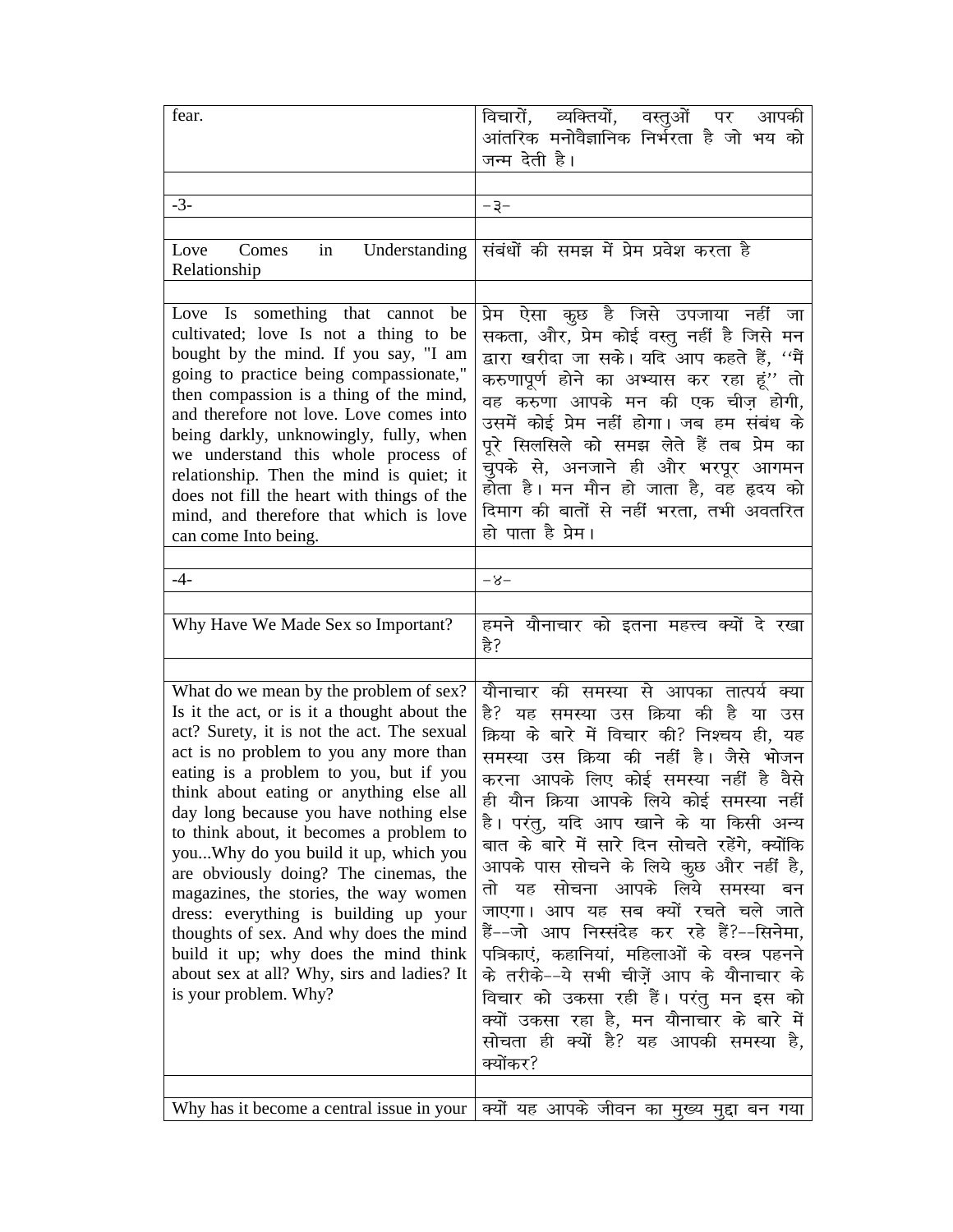| life? When there are so many things<br>calling, demanding your attention, you<br>give complete attention to the thought of<br>sex. What happens; why are your minds<br>so occupied with it? Because that is a<br>way of ultimate escape, is it not? It is a<br>way of complete self-forgetfulness.                                                                                                                                                                                                                                                                                                                                                         | है? जबकि अनेकानेक चीज़ें आपको पुकार रही<br>हैं, आपका ध्यान आकृष्ट कर रही हैं, फिर भी<br>आप अपना पूरा ध्यान यौनाचार के विचार को<br>ही दे रहे हैं। यह हो क्या रहा है, क्यों<br>आपका मन इससे इतना अधिक ओतप्रोत है?<br>क्योंकि यह चरम पलायन का एक तरीका है,<br>है न? अपने आपको पूरी तरह भुला देने का<br>एक तरीका है यह।                                                                                                                                                                                                                                                                                                                                                                 |
|------------------------------------------------------------------------------------------------------------------------------------------------------------------------------------------------------------------------------------------------------------------------------------------------------------------------------------------------------------------------------------------------------------------------------------------------------------------------------------------------------------------------------------------------------------------------------------------------------------------------------------------------------------|-------------------------------------------------------------------------------------------------------------------------------------------------------------------------------------------------------------------------------------------------------------------------------------------------------------------------------------------------------------------------------------------------------------------------------------------------------------------------------------------------------------------------------------------------------------------------------------------------------------------------------------------------------------------------------------|
| For the time being, at least for the                                                                                                                                                                                                                                                                                                                                                                                                                                                                                                                                                                                                                       | फिलहाल, कम से कम उस पल में तो आप                                                                                                                                                                                                                                                                                                                                                                                                                                                                                                                                                                                                                                                    |
| moment, you can forget yourself-and<br>there is no other way of forgetting<br>yourself. Everything else you do in life<br>gives emphasis to the 'me', to the self.<br>Your business, your religion, your gods,<br>your leaders, your political and economic<br>actions, your escapes, your social<br>activities, your joining one party and.<br>rejecting another—all that is emphasizing<br>and giving strength to the 'me' When<br>there is only one thing in your life that is<br>an avenue to ultimate escape, to complete<br>forgetfulness of yourself if only for a few<br>seconds, you cling to it because that is<br>the only moment you are happy | स्वयं को भुला ही सकते हैं--और स्वयं को<br>भुलाने का अन्य कोई तरीका नहीं है। उसके<br>अतिरिक्त जो कुछ भी आप अपने जीवन <mark>में</mark><br>कर रहे हैं वह 'मैं' को, अहं को बल प्रदान<br>करता है। आपके व्यवसाय, आपका<br>धर्म,<br>आपके देवी-देवता, आपके नेता, आपकी<br>राजनीतिक व आर्थिक गतिविधियां, आपके<br>पलायन, आपके सामाजिक कार्यकलाप, एक दल<br>छोड़कर आपका दूसरे दल में<br>शामिल<br>होना--यह सब 'मैं' को प्रबलता<br>और<br>सशक्तता देते हैं यदि आपके जीवन में कोई<br>एक ही ऐसी अवस्था हो जो आपके चरम<br>पलायन का माध्यम हो, कुछ पल के लिये ही<br>सही परंतु खुदी को पूर्णतया भुला देने वाली<br>हो, तो आप उसमें आसक्त हो ही जाएंगे,<br>क्योंकि यही वह पल होता है जब आप खुश<br>होते हैं… |
| So, sex becomes an extraordinarily                                                                                                                                                                                                                                                                                                                                                                                                                                                                                                                                                                                                                         | तो, जब तक इस समस्या के बारे में सोचने                                                                                                                                                                                                                                                                                                                                                                                                                                                                                                                                                                                                                                               |
| difficult and complex problem as long as<br>you do not understand the mind that<br>thinks about the problem.                                                                                                                                                                                                                                                                                                                                                                                                                                                                                                                                               | वाले मन को आप नहीं समझ लेते, यौनाचार<br>एक अत्यंत जटिल और कठिन समस्या बना<br>रहेगा ।                                                                                                                                                                                                                                                                                                                                                                                                                                                                                                                                                                                                |
| $-5-$                                                                                                                                                                                                                                                                                                                                                                                                                                                                                                                                                                                                                                                      | -५-                                                                                                                                                                                                                                                                                                                                                                                                                                                                                                                                                                                                                                                                                 |
|                                                                                                                                                                                                                                                                                                                                                                                                                                                                                                                                                                                                                                                            |                                                                                                                                                                                                                                                                                                                                                                                                                                                                                                                                                                                                                                                                                     |
| Why Is Sex a Problem?                                                                                                                                                                                                                                                                                                                                                                                                                                                                                                                                                                                                                                      | यौनाचार एक समस्या क्यों है?                                                                                                                                                                                                                                                                                                                                                                                                                                                                                                                                                                                                                                                         |
|                                                                                                                                                                                                                                                                                                                                                                                                                                                                                                                                                                                                                                                            |                                                                                                                                                                                                                                                                                                                                                                                                                                                                                                                                                                                                                                                                                     |
| Why is it that whatever we touch we turn<br>into a problem?Why has sex become a<br>problem? Why do we submit to living<br>with problems; why do we not put an end<br>to them? Why do we not die to our<br>problems instead of carrying them day<br>after day, year after year? Surely, sex is a<br>relevant question, which I shall answer<br>presently, but there is the primary<br>question: why do we make life into a                                                                                                                                                                                                                                  | ऐसा क्यों है कि हम जो कुछ भी छूते हैं वह<br>समस्या बन जाता है?यौनाचार एक समस्या<br>क्यों बन गया है? क्यों हमने समस्याग्रस्तता के<br>साथ जीना एक विवशता मान लिया है, हमने<br>समस्याओं<br>क्यों<br>नहीं<br>का<br>अंत<br>किया<br>हे?<br>समस्याओं को दिन–प्रतिदिन, वर्ष–प्रतिवर्ष<br>ढोये<br>चले जाने के बजाय हमने इनका अंत<br>क्यों<br>नहीं कर दिया है। निश्चय ही, यौनाचार एक<br>सुसंगत प्रश्न है जिसका उत्तर मैं अभी दूंगा,                                                                                                                                                                                                                                                           |